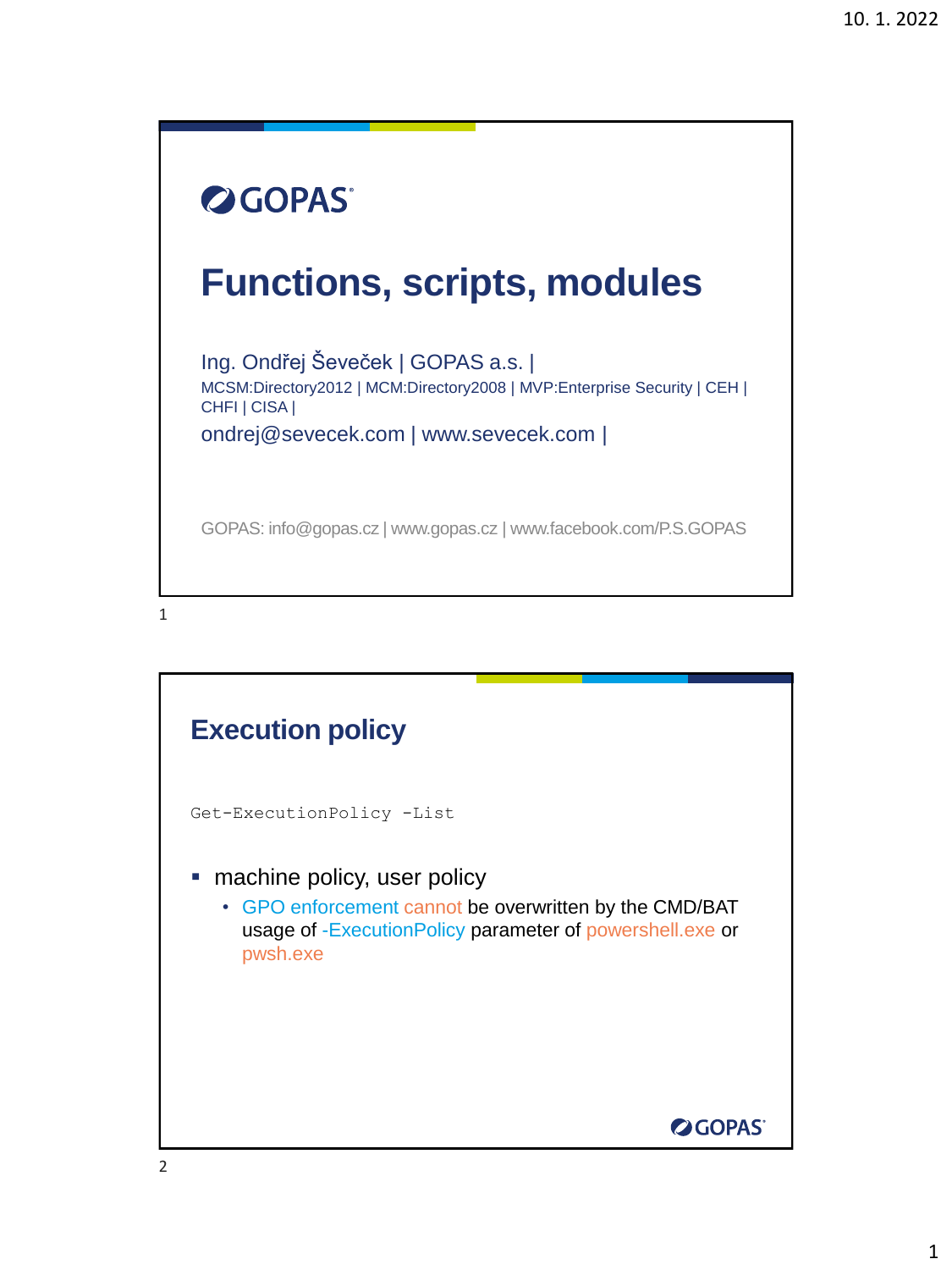

### **Functions simplest**

```
function Calculate-Nonsense ( $oneNumber, $secondNumber )
{
 $computation = ($oneNumber * $secondNumber - 5) % 7
 return $computation
}
Calculate-Nonsense -oneNumber 97 -secondNumber 381
# you can call the function without parameter names, but I would 
not strongly recommend against such a practice
Calculate-Nonsense 97 13
                                                        OGOPAS
```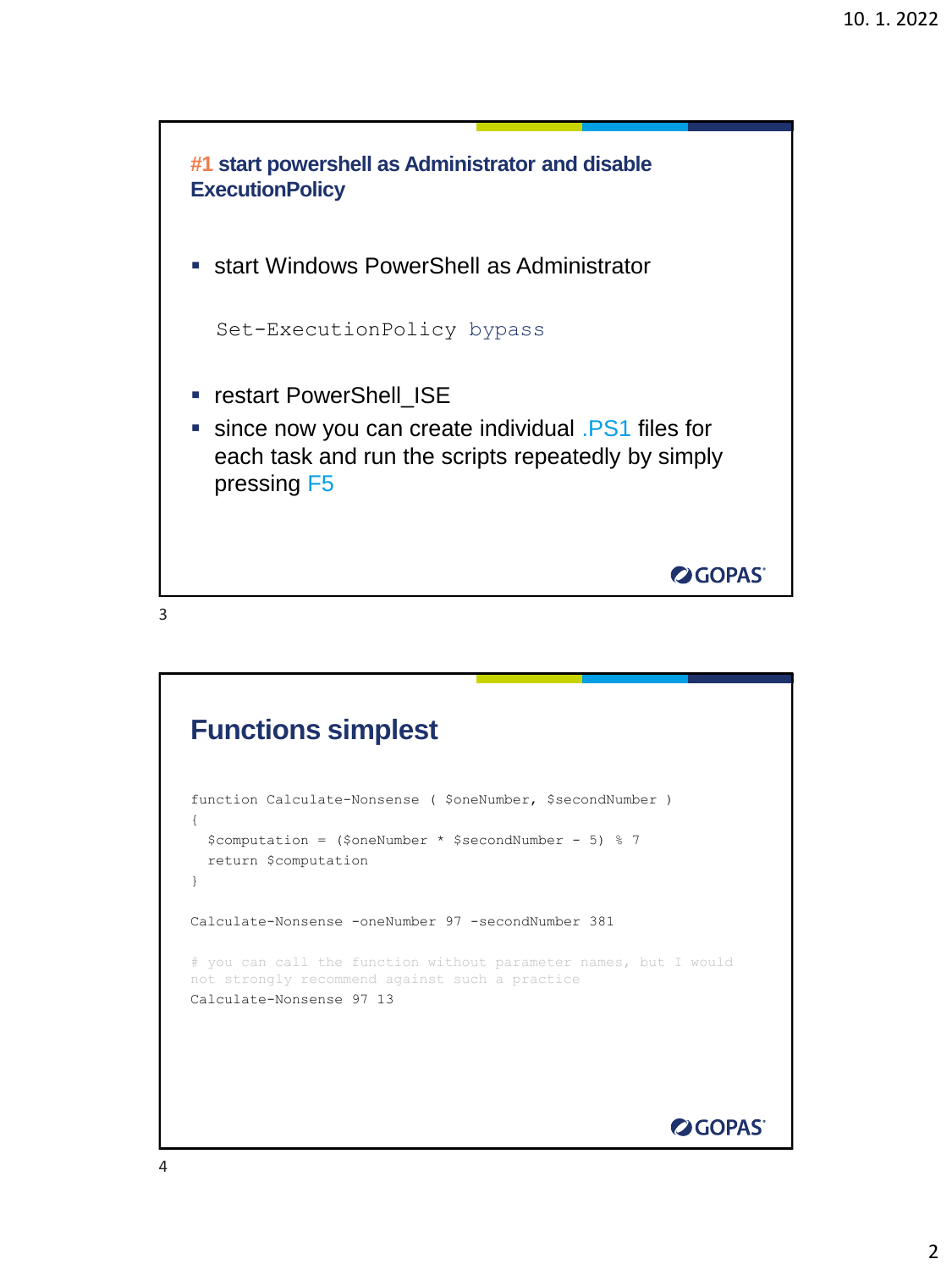### **Functions and default parameter values**

```
function Calculate-Nonsense ( $oneNumber, $secondNumber = 381 )
{
  $computation = ($oneNumber * $secondNumber - 5) % 7
  return $computation
}
Calculate-Nonsense -oneNumber 97
```
**OGOPAS** 

5

## **Functions and cast attributes**

```
# defining the so-called switch parameter
# supplied parameter values get converted to the declared types
function Calculate-Nonsense ( [double] $oneNumber, [double]
$secondNumber, [switch] power2 )
{
 $computation = ($oneNumber * $secondNumber - 5) 8 7
 if ($power2) {
   $computation = $computation * $computation
  }
 return $computation
}
# using the so-called switch parameter
Calculate-Nonsense -oneNumber 97 -secondNum 381 -power2
                                                        OGOPAS
```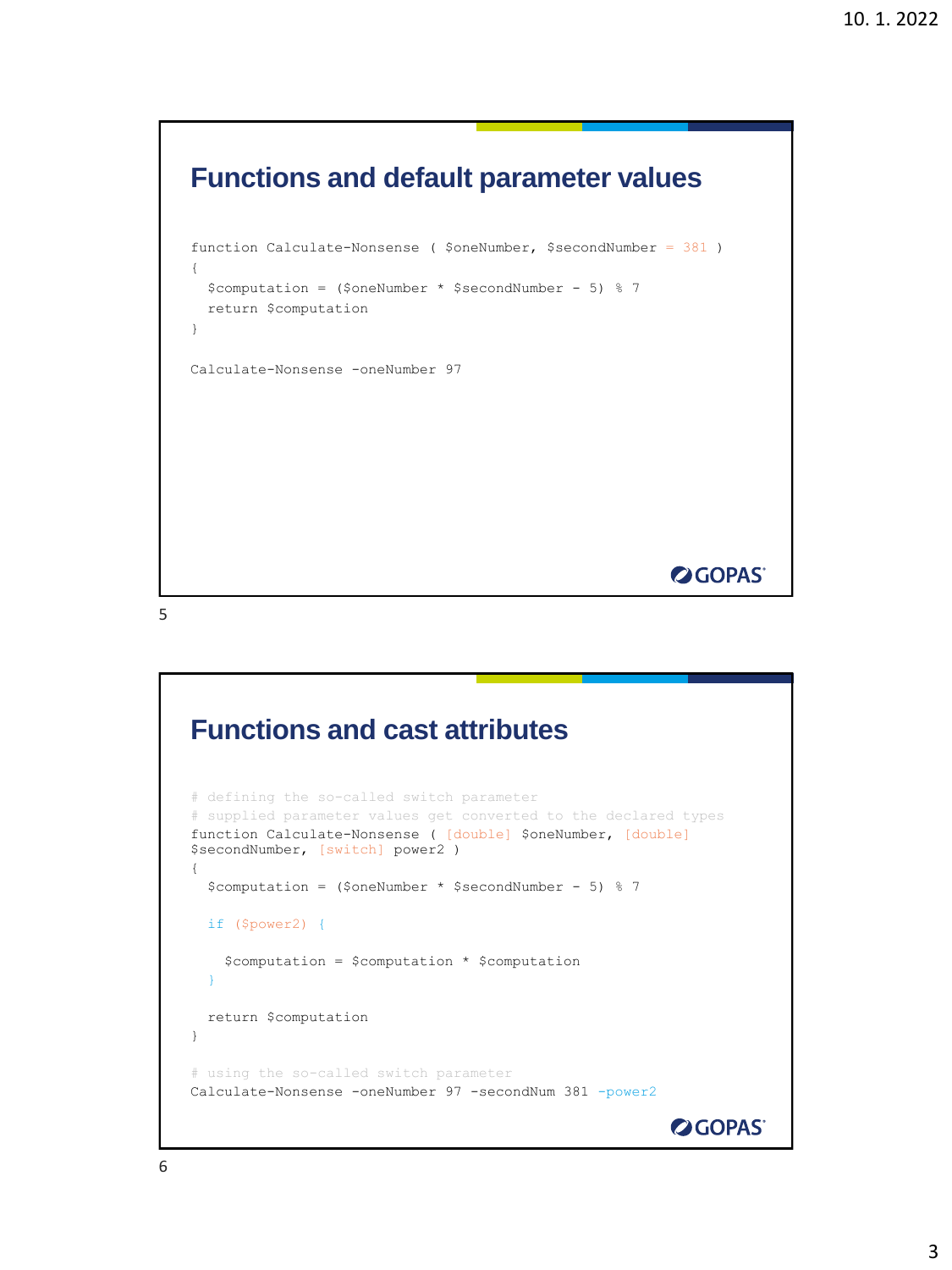

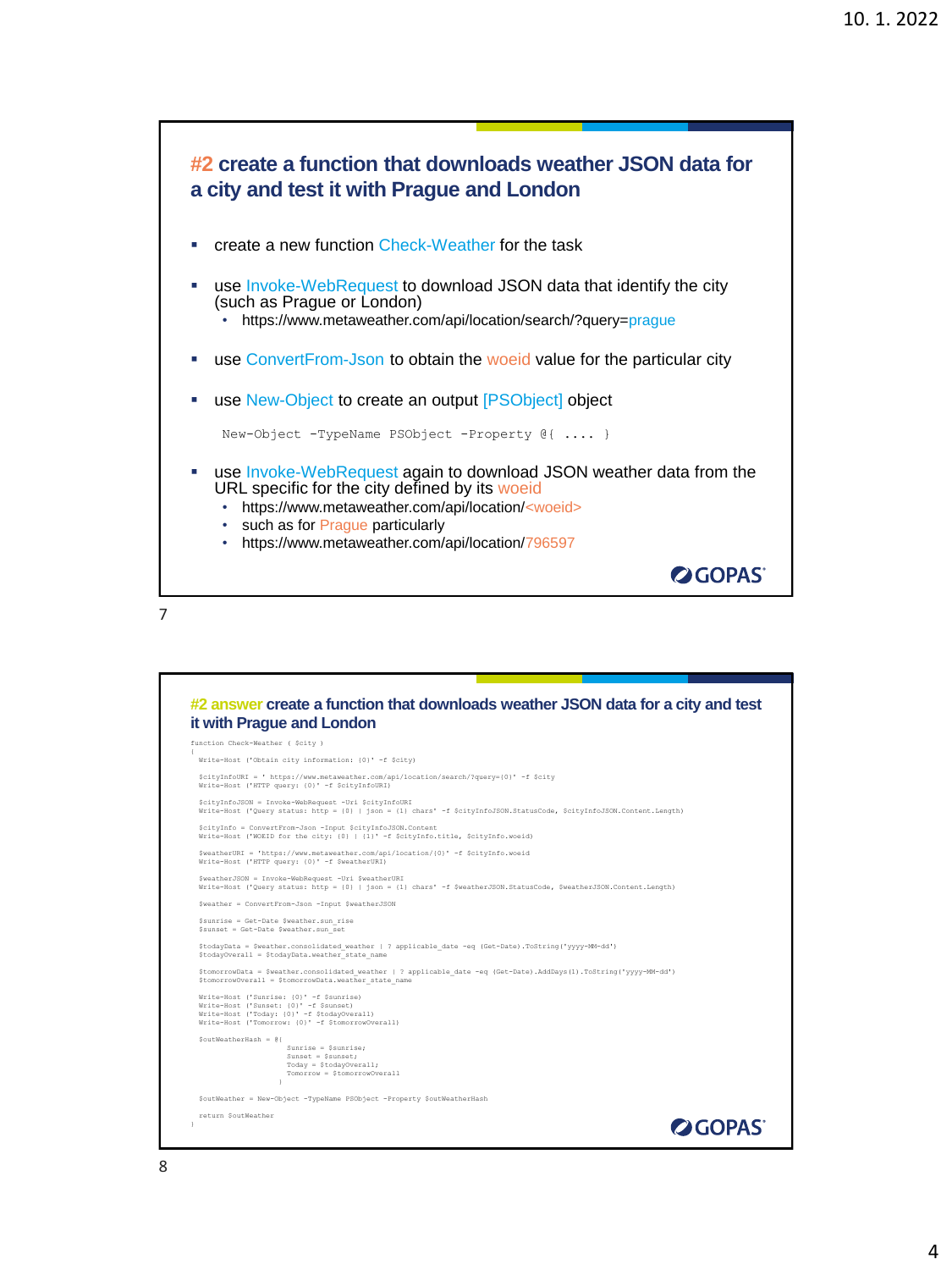

**#3 answer create a function that would create a home folder for a particular user ...**

```
# the "if" keyword works like anywhere else :-)
function Create-HomeFolder ($folderRoot, $account)
{
 $homeFolder = Join-Path $folderRoot $account
 if (-not (Test-Path $homeFolder)) {
   Write-Host ('Creating the folder: {0}' -f $homeFolder)
   New-Item $homeFolder -ItemType Directory -Force | Out-Null
  }
 icacls $folderRoot /C /L /inheritance:r /grant "Administrators:(OI)(CI)F"
 icacls $folderRoot /C /L /setowner "Administrators"
 icacls $folderRoot /C /L /grant "$($account):(OI)(CI)RX"
 icacls $folderRoot /C /L /grant "$($account):(WD,AD)"
 icacls $folderRoot /C /L /grant "$($account):(IO)(OI)(CI)F"
}
                                                                 OGOPAS
```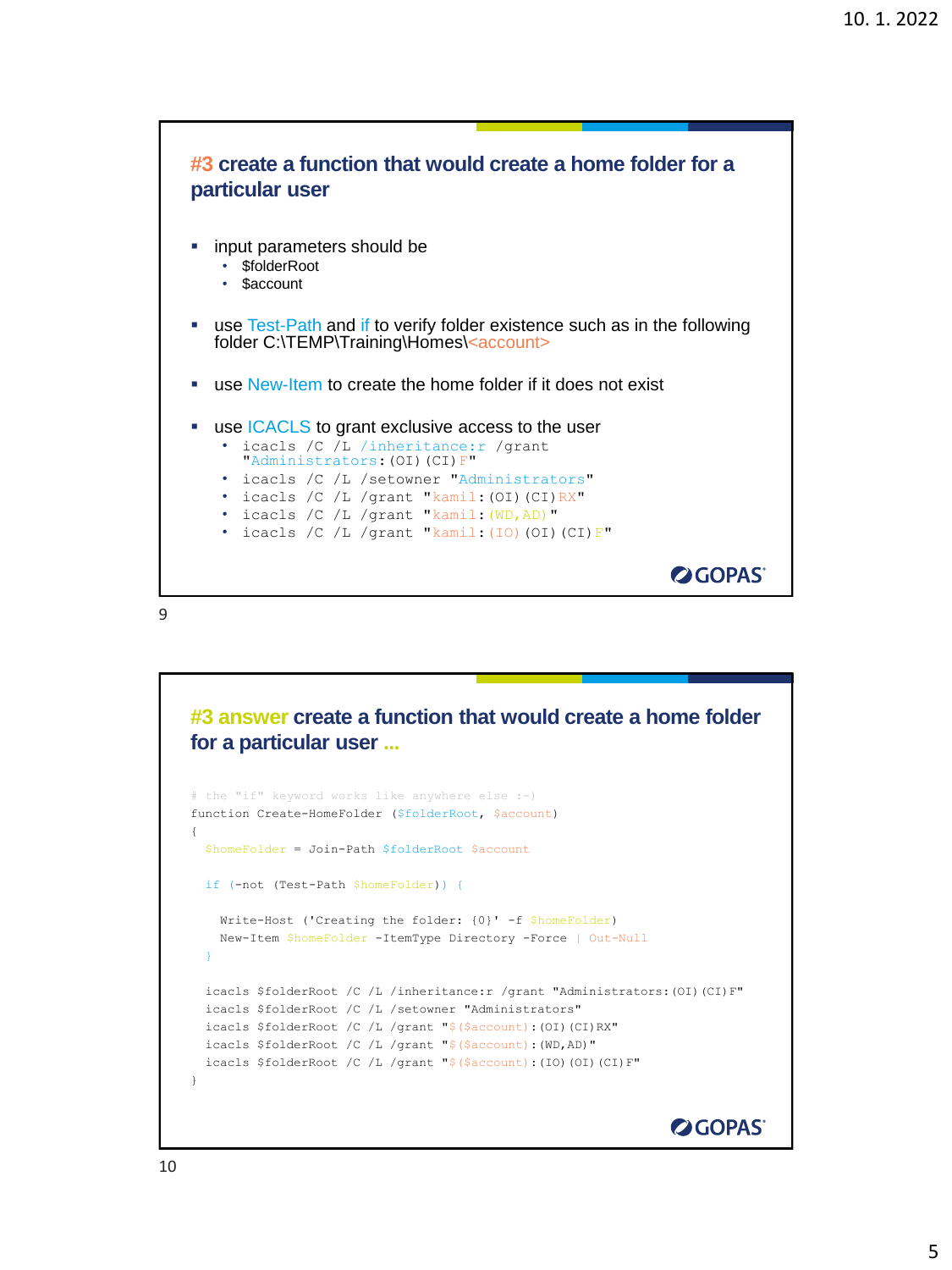#### **#3 answer create a function that would create a home folder for a particular user ...**

```
# we need to cope with the ICACLS output which get piped out of the function
function Create-HomeFolder ($folderRoot, $account)
{
 $homeFolder = Join-Path $folderRoot $account
 if (-not (Test-Path $homeFolder)) {
   Write-Host ('Creating the folder: {0}' -f $homeFolder)
   New-Item $homeFolder -ItemType Directory -Force | Out-Null
 }
 $cmdOut = icacls $folderRoot /C /L /inheritance:r /grant 
"Administrators:(OI)(CI)F"
  $cmdOut = icacls $folderRoot /C /L /setowner "Administrators"
 $cmdOut = icacls $folderRoot /C /L /grant "$($account):(OI)(CI)RX"
 $cmdOut = icacls $folderRoot /C /L /grant "$($account):(WD,AD)"
 $cmdOut = icacls $folderRoot /C /L /grant "$($account):(IO)(OI)(CI)F"
}
                                                                 OGOPAS
```
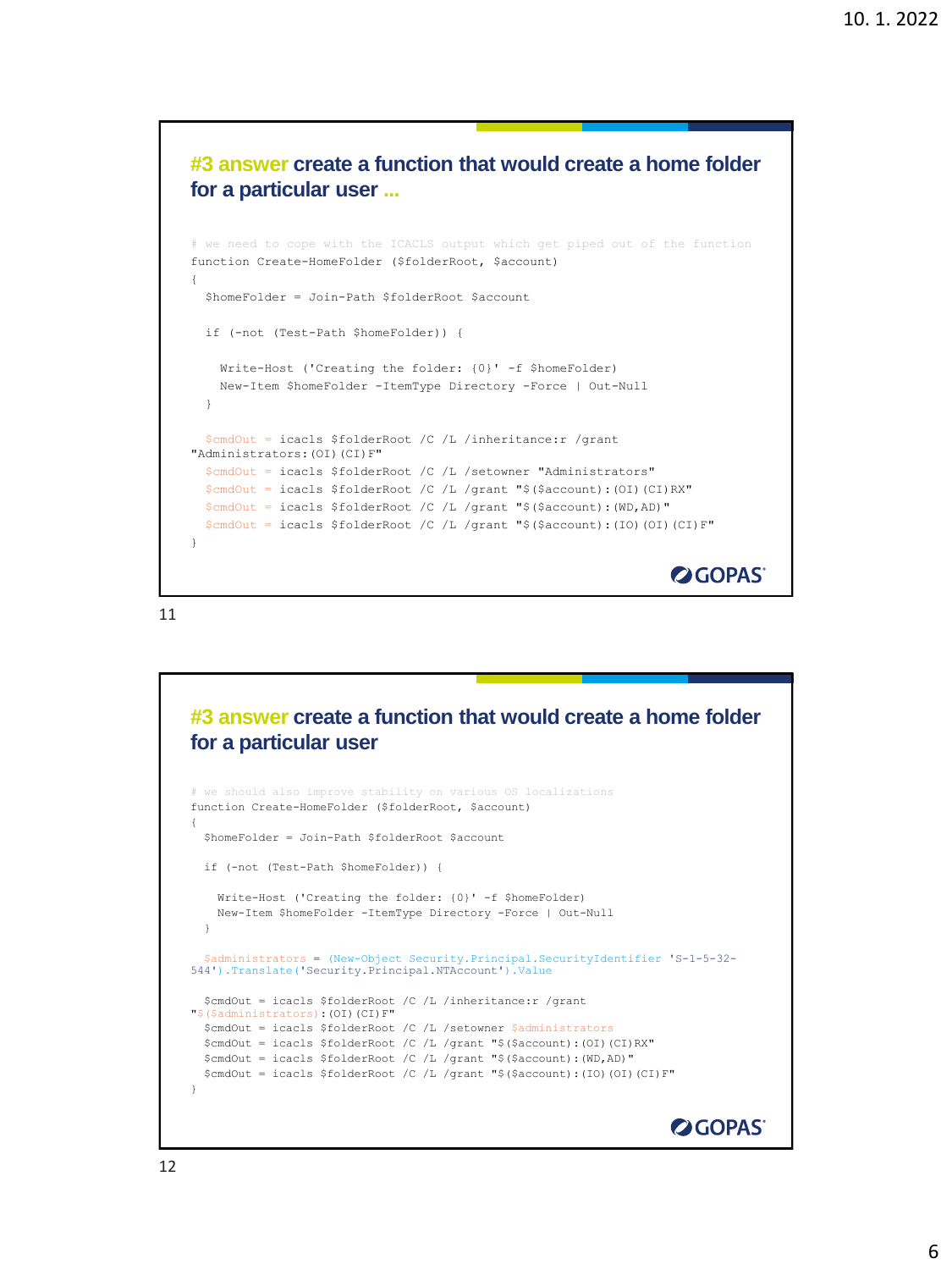

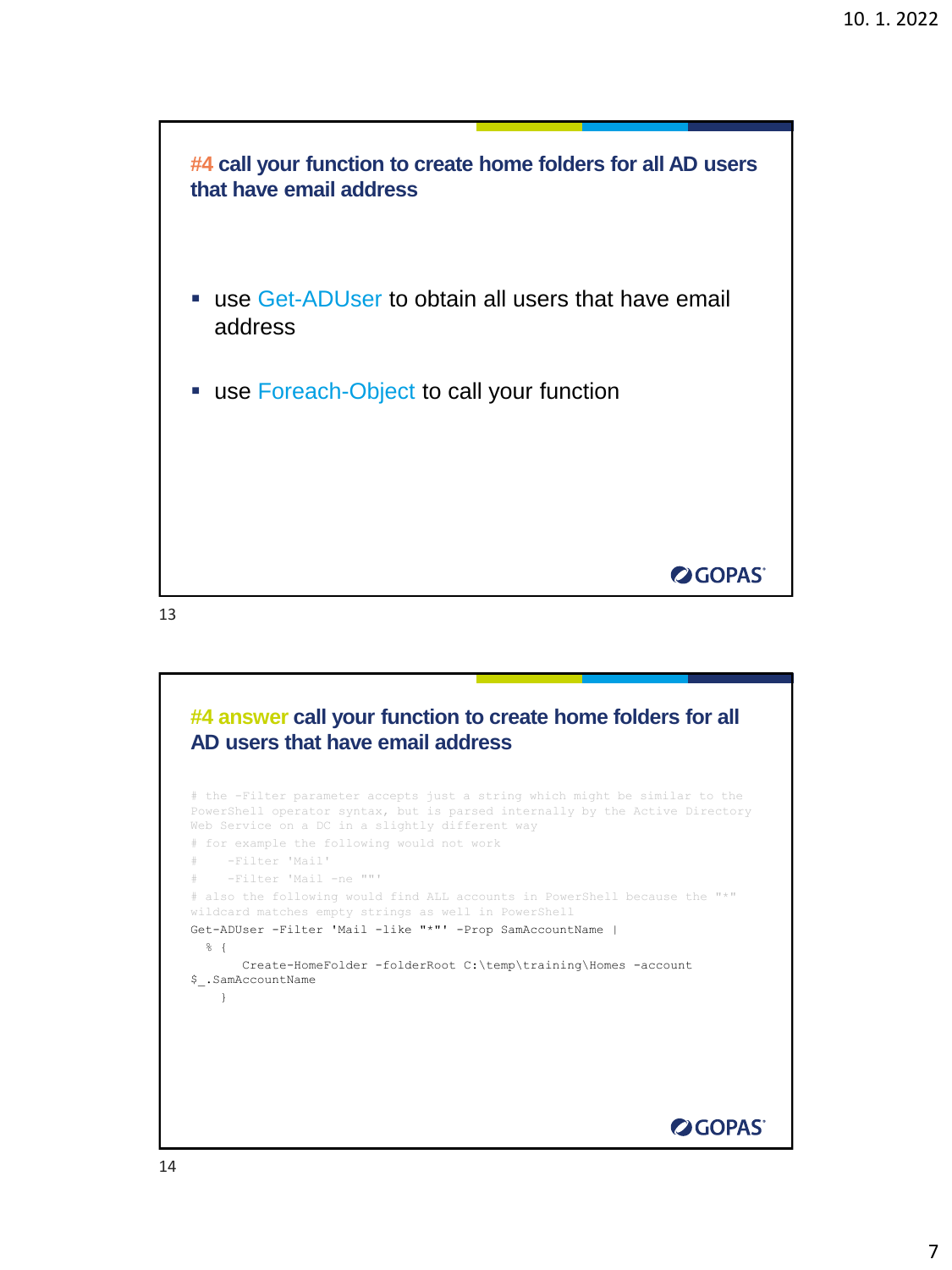



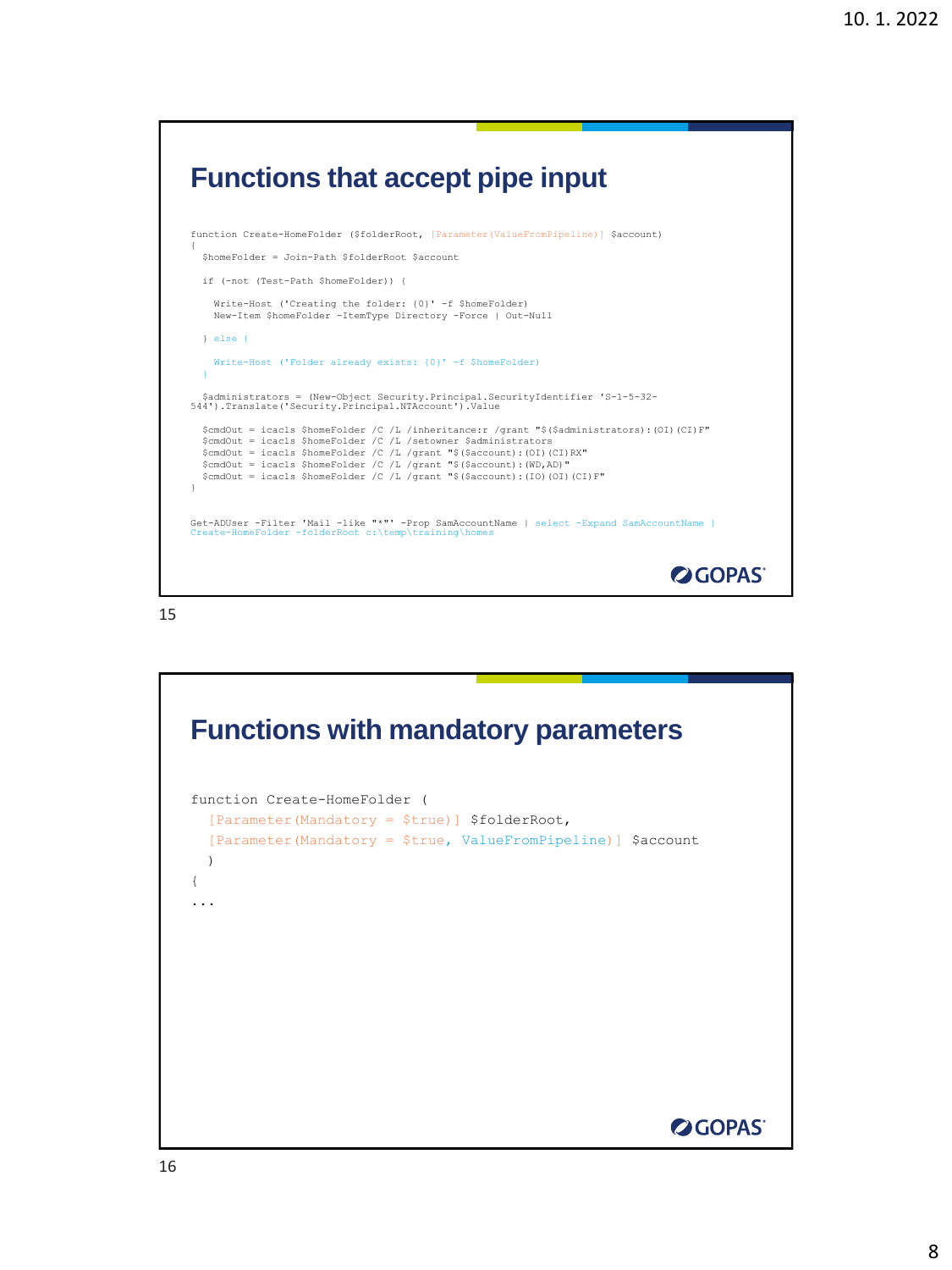



```
# the following is not populated correctly when not actually 
running from within a .PS1 or .PSM1 file
$scriptFile = $MyInvocation.MyCommand.Definition
$scriptFolder = Split-Path -Parent $scriptFile
```
Import-Module (Join-Path \$scriptFolder training.psm1)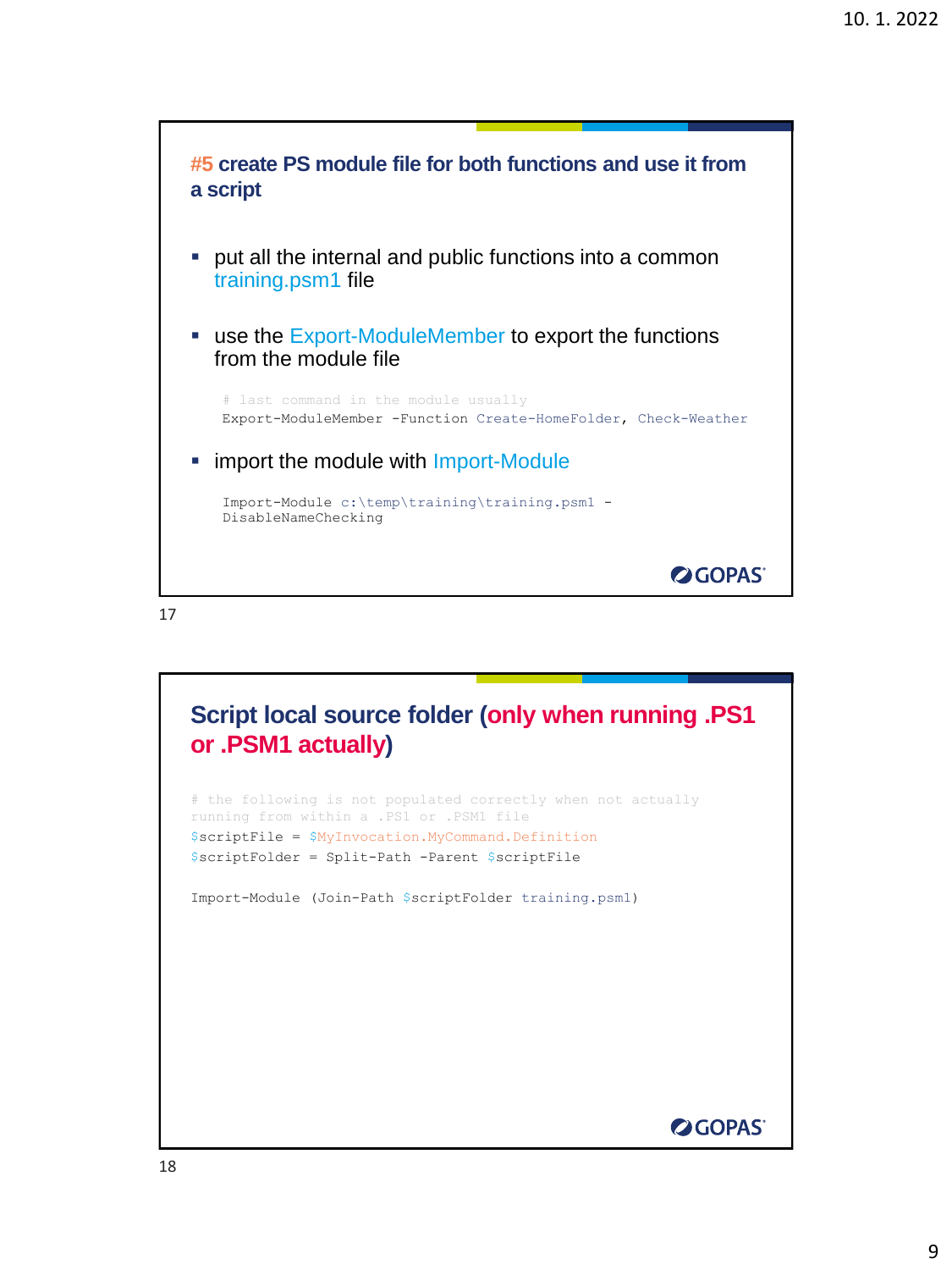

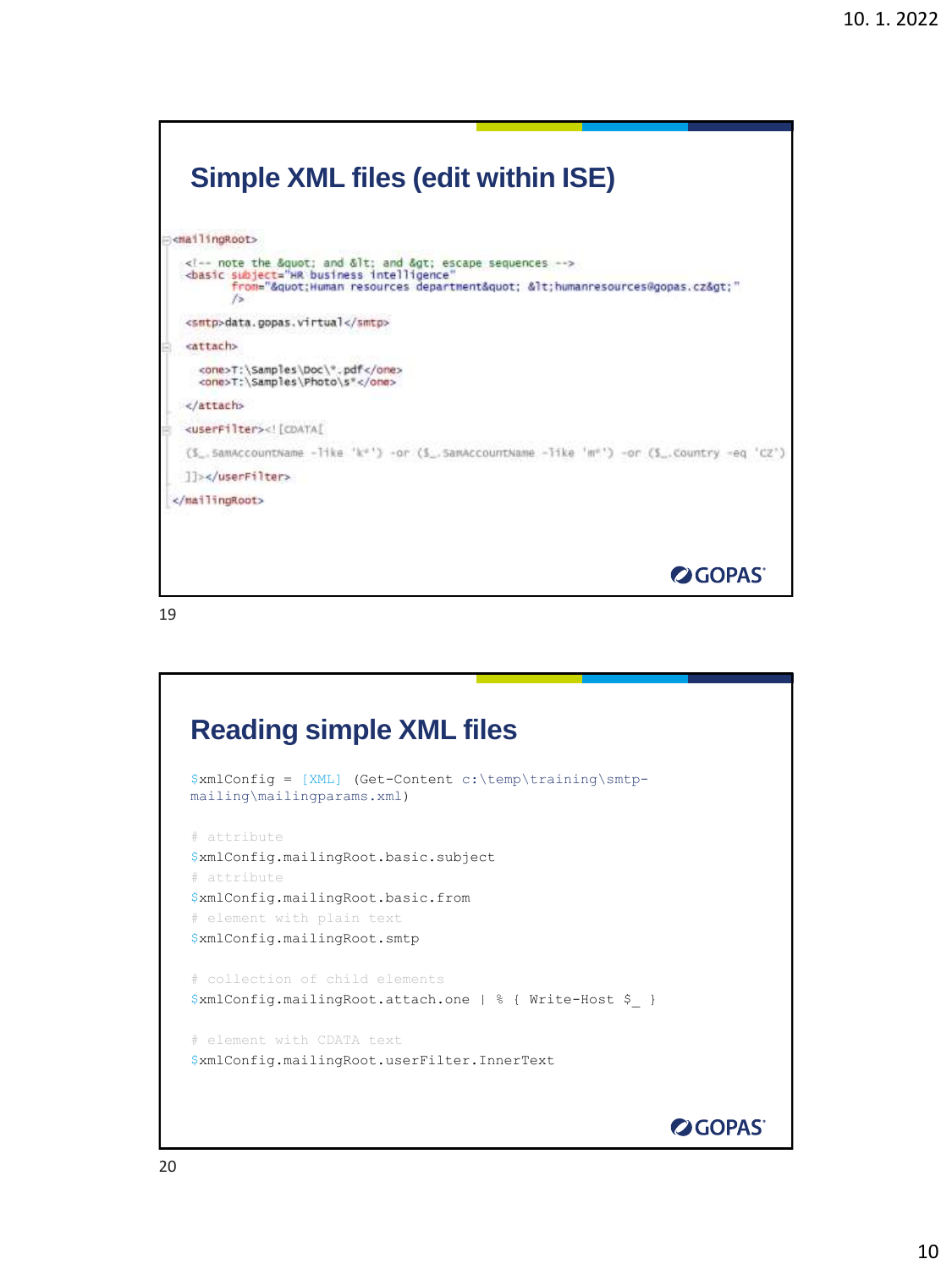### **Warning! Pipe output inside function ...**

```
# NOT a good implementation of the function but try it first this simply :-)
# the goal of the function is to return process ID of the SNMP service
function Restart-SnmpTrap ()
{
  Write-Host ('Stop the service first')
 gwmi Win32 Service | ? Name -eq 'SNMPTRAP' | % { $ .StopService() }
 Write-Host ('Start the service back again')
 gwmi Win32_Service | ? Name -eq 'SNMPTRAP' | % { $_.StartService() }
  Write-Host ('Service has been started. Determine its ProcessId')
 $processId = gwmi Win32_Service | ? Name -eq 'SNMPTRAP' | select -Expand 
ProcessId
 Write-Host ('Process ID of the service: {0}' -f $processId)
 return $processId
}
# may look legitimate yet
Restart-SnmpTrap
                                                                 OGOPAS
```